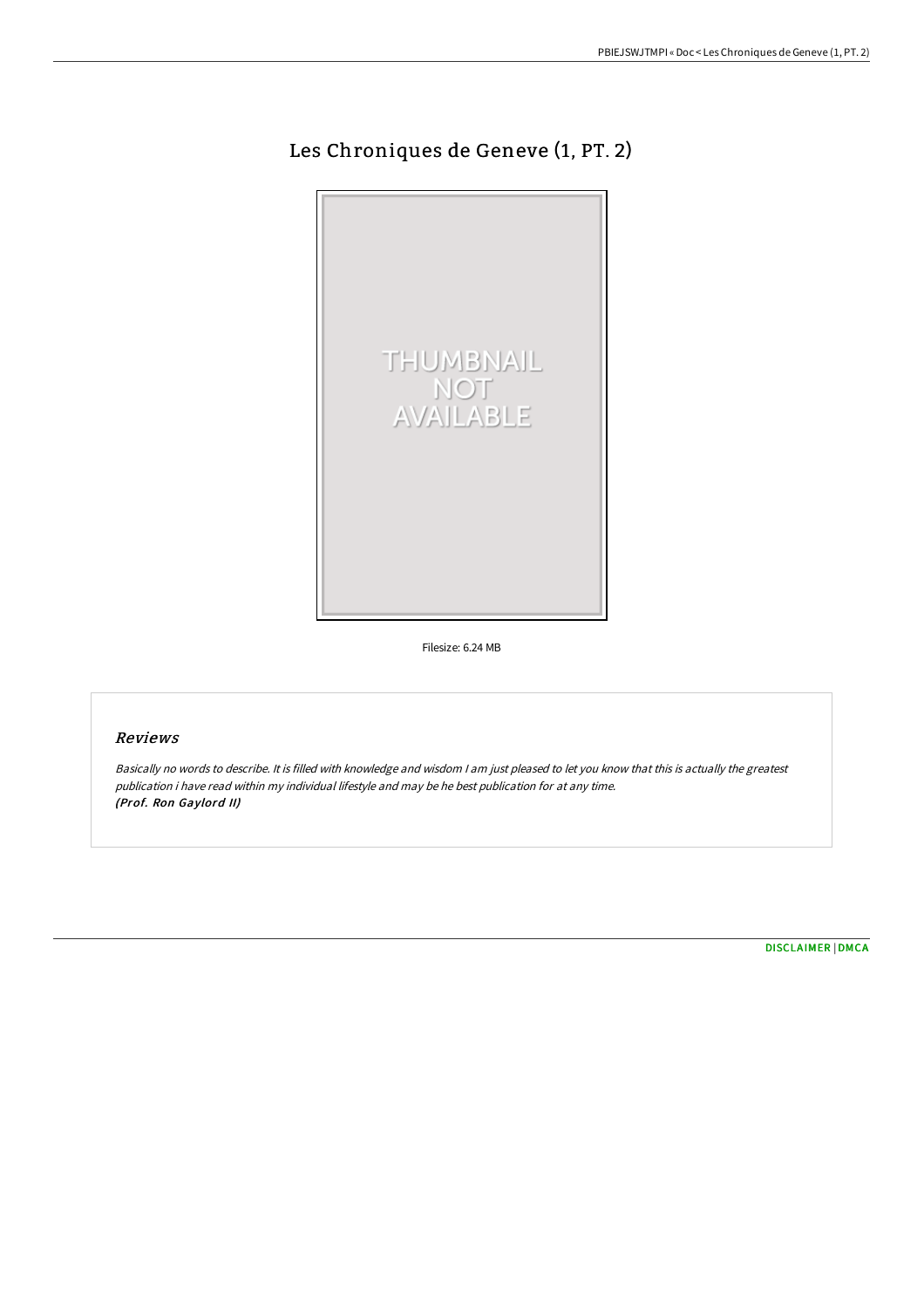## LES CHRONIQUES DE GENEVE (1, PT. 2)



To get Les Chroniques de Geneve (1, PT. 2) PDF, please refer to the link listed below and download the ebook or get access to additional information which might be have conjunction with LES CHRONIQUES DE GENEVE (1, PT. 2) ebook.

RareBooksClub. Paperback. Book Condition: New. This item is printed on demand. Paperback. 60 pages. OCLC Number: (OCoLC)243614920 Subject: Nuclear power plants -- Employees -- Government policy -- United States. Excerpt: . . . Off-site operations of one or more reactors, or Entirely new staff positions requiring different qualifications. Current regulations regarding control room staffing are prescriptive and are based upon the design and concept of operations of existing light water reactors. The regulations incorporate several assumptions that may not apply to advanced reactors or to new control room configurations. Some of these assumptions include: The controls and displays needed to support operations are located on site in permanent control rooms, There is a maximum of three units and three control rooms, There are no more than two units per control room, and There is at least one senior operator on site at all times and at least one in the control room for each unit in operation. Because these assumptions may no longer hold true for advanced designs, applicants for an operating license for an advanced reactor, and licensees who have implemented significant changes to existing control rooms, may submit applications for exemptions from current staffing regulations. Further, research conducted by the NRC at the Halden Reactor Project (NUREG IA-0137) indicated that decisions about staffing for advanced reactor designs are more appropriately based on plant design features such as levels of automation, function allocation, and plant specific operating characteristics rather than on prescribed staffing levels. Therefore, the NRC staff determined that the best approach for accommodating these anticipated changes would be through the exemption request process detailed in 10 CFR 50. 12. The NRC staff will review the exemption requests and determine whether the staffing proposals will provide adequate assurance that public health and safety are maintained to...

B Read Les [Chroniques](http://bookera.tech/les-chroniques-de-geneve-1-pt-2.html) de Geneve (1, PT. 2) Online  $\blacksquare$ 

Download PDF Les [Chroniques](http://bookera.tech/les-chroniques-de-geneve-1-pt-2.html) de Geneve (1, PT. 2)